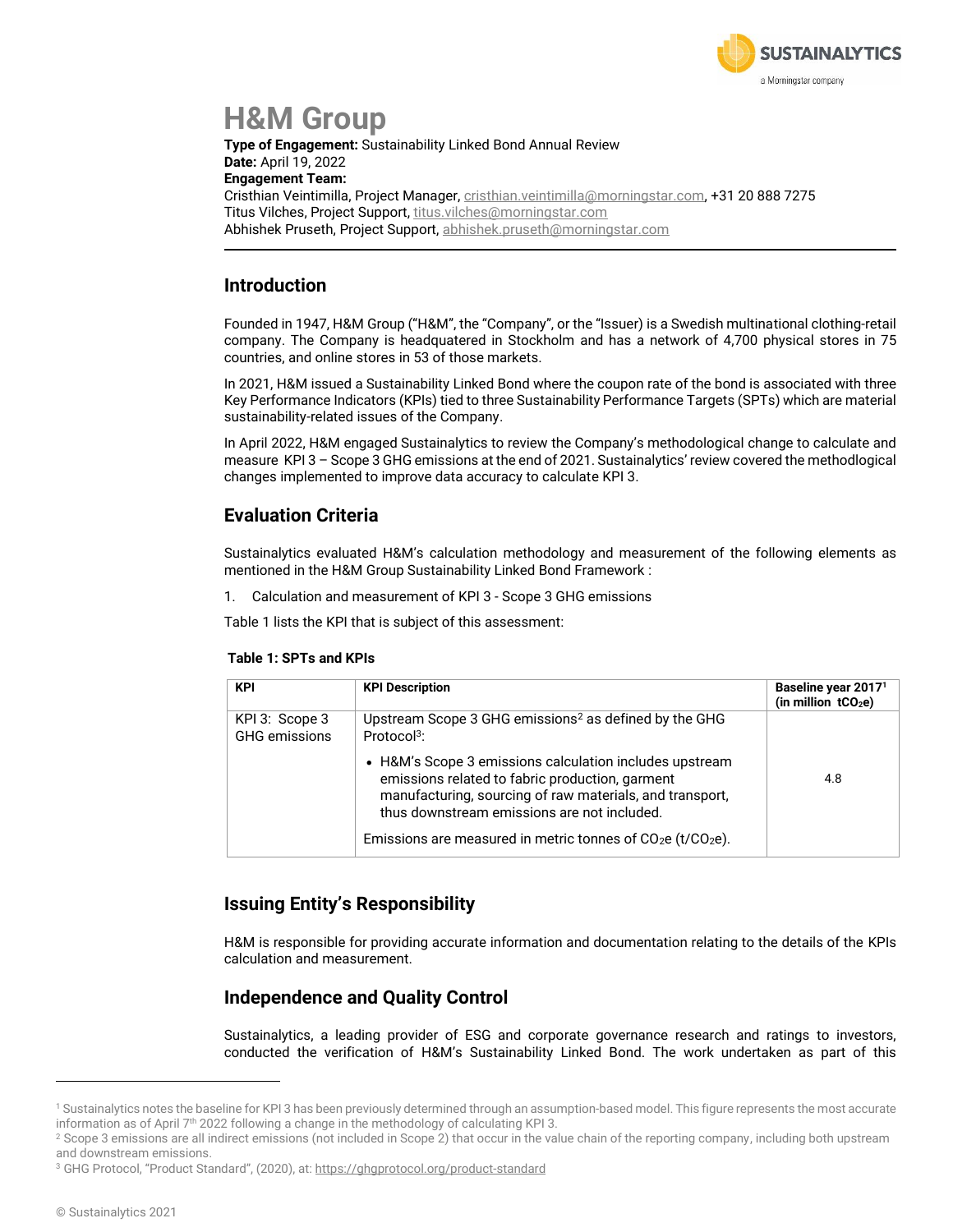

engagement included collection of documentation from H&M employees and review of documentation to confirm the conformance with the agreed upon details of the SLB.

Sustainalytics has relied on the information and the facts presented by H&M with respect to the methodology and calculation of KPI Scope 3 GHG emissions. Sustainalytics is not responsible, nor shall it be held liable if any of the opinions, findings, or conclusions it has set forth herein are not correct due to incorrect or incomplete data provided by H&M.

Sustainalytics made all efforts to ensure the highest quality and rigor during its assessment process and enlisted its Sustainability Internal Review Committee to provide oversight over the assessment of the review.

#### **Conclusion**

Based on the limited assurance procedures conducted,<sup>4</sup> nothing has come to Sustainalytics' attention that causes us to believe that, in all material respects, the reviewed change in methodology relating to Scope 3 GHG emissions as part of the SLB signed on January 15, 2021 by H&M, is not aligned with the intent of the Framework.

Sustainalytics is of the opinion that the update in the calculation methodology of KPI 3 – Scope 3 GHG emissions does not change Sustainalytics' assessment of the KPI/SPT or the Framework's alignment with the SLBP. Sustainalytics considers that the assessment of KPI 3 and SPT 3 provided in the Second-Party Opinion<sup>5</sup> remain unchanged by the update in KPI 3 calculation methodology.

#### **Detailed Findings**

In Table 2, Sustainalytics provides the details of its assessment, that formed the foundation of the overall assessment.

| <b>Criteria</b>                                    | <b>Procedure Performed</b>                                                                            | <b>Factual Findings</b>                                                                                                                                                                                                                                                                                                                                                                                                                                                                                                                                                                                                                                                                                                                                                                                                                                                                                                                        | <b>Error or</b><br><b>Exceptions</b><br><b>Identified</b> |
|----------------------------------------------------|-------------------------------------------------------------------------------------------------------|------------------------------------------------------------------------------------------------------------------------------------------------------------------------------------------------------------------------------------------------------------------------------------------------------------------------------------------------------------------------------------------------------------------------------------------------------------------------------------------------------------------------------------------------------------------------------------------------------------------------------------------------------------------------------------------------------------------------------------------------------------------------------------------------------------------------------------------------------------------------------------------------------------------------------------------------|-----------------------------------------------------------|
| <b>Calculation</b><br>and<br>measurement<br>of KPI | <b>Review of Calculation</b><br>and methodology used<br>for KPI $3 -$ Scope 3<br><b>GHG</b> emissions | Prior to 2021, H&M used an assumption-based<br>model where the number of products/spend is<br>multiplied by life-cycle assessment-based<br>conversion factors using a combination of H&M<br>internal data and public data on CO <sub>2</sub> e emissions.<br>In 2021, the Company modified the calculation<br>methodology for KPI 3 to incorporate the<br>following elements:<br>· Use of live and real data whenever possible.<br>Estimates based on share of materials are still<br>used for suppliers that are not connected to the<br>Company's data systems;<br>• Wider scope of materials that takes into<br>account the full mix of materials used in the<br>Company's products, not just cotton, organic<br>cotton, BCI cotton, polyester and viscose,<br>which were the materials previously included in<br>the previous methodology;<br>• More granular information on yarn production<br>and fabric production which are separately | None                                                      |

#### **Table 2: Detailed Findings**

<sup>4</sup> Sustainalytics' limited assurance process includes reviewing the documentation relating to the details of the KPIs and SPTs that have been agreed upon, including data on performance of the KPIs, KPI reporting, calculations and verification conducted for the baseline data. The Borrower is responsible for providing accurate information. Sustainalytics has not conducted on-site visits to projects.<br>
<sup>5</sup> Sustainalytics' H&M Group, Sustainability-Linked, Bonds, Second-Party, Opinion, dated

<sup>5</sup> Sustainalytics' H&M Group Sustainability-Linked Bonds Second-Party Opinion dated January 15, 2021 is available on [https://hmgroup.com/wp](https://hmgroup.com/wp-content/uploads/2021/02/HM-Sustainability-Linked-Bond-Second-Party-Opinion.pdf)[content/uploads/2021/02/HM-Sustainability-Linked-Bond-Second-Party-Opinion.pdf.](https://hmgroup.com/wp-content/uploads/2021/02/HM-Sustainability-Linked-Bond-Second-Party-Opinion.pdf)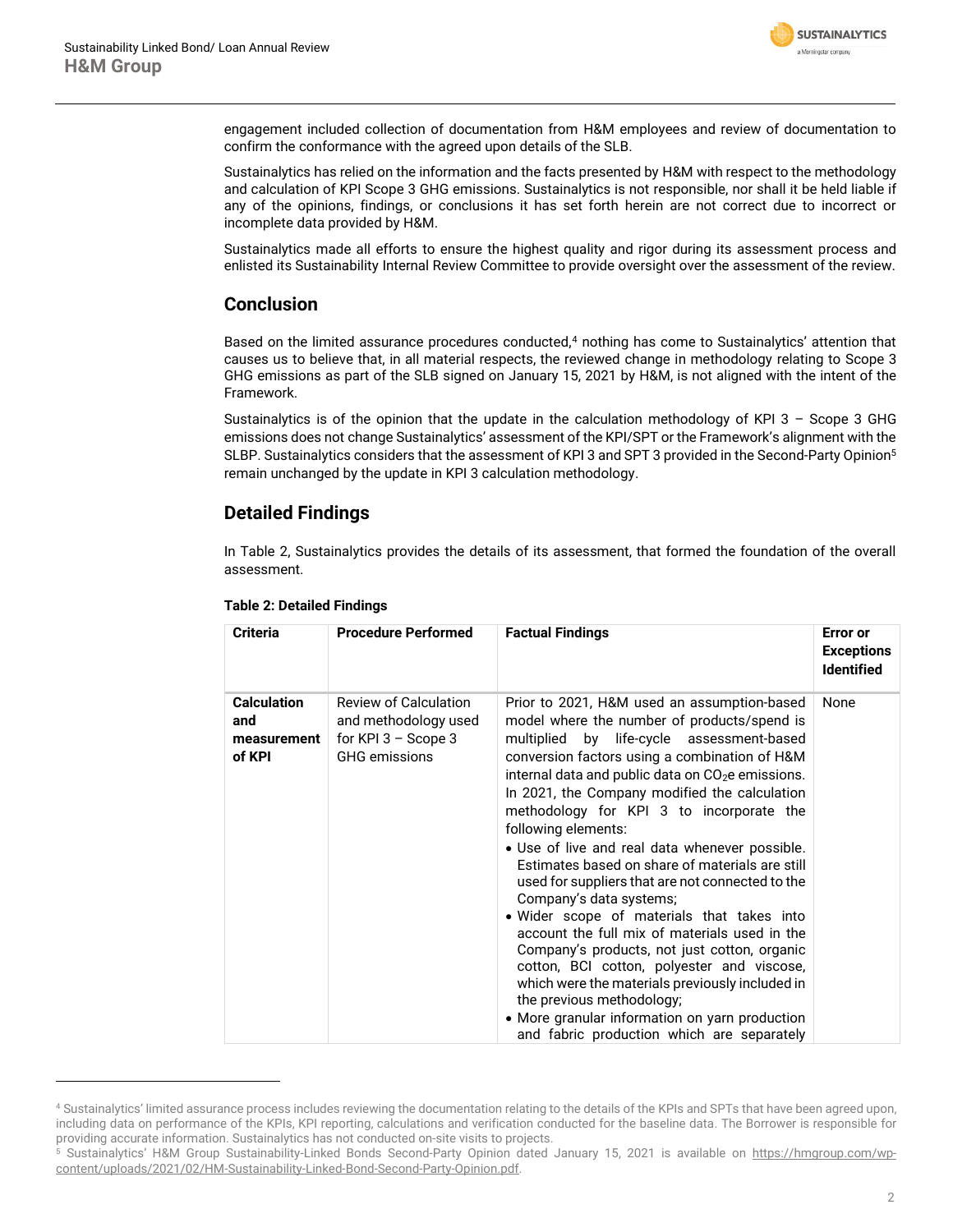

| analyzed in more detail rather than as a single<br>production process in the previous system; and<br>• For suppliers without real data available,<br>emissions factors are based on Higgs<br>Materials Sustainability Index (MSI) that is<br>updated semi-annually. |
|---------------------------------------------------------------------------------------------------------------------------------------------------------------------------------------------------------------------------------------------------------------------|
| Sustainalytics is of the opinion that the update in<br>the calculation methodology of KPI $3 -$ Scope 3<br>GHG emissions does not change Sustainalytics'<br>assessment of the KPI/SPTs or the Framework's<br>alignment with the SLBP.                               |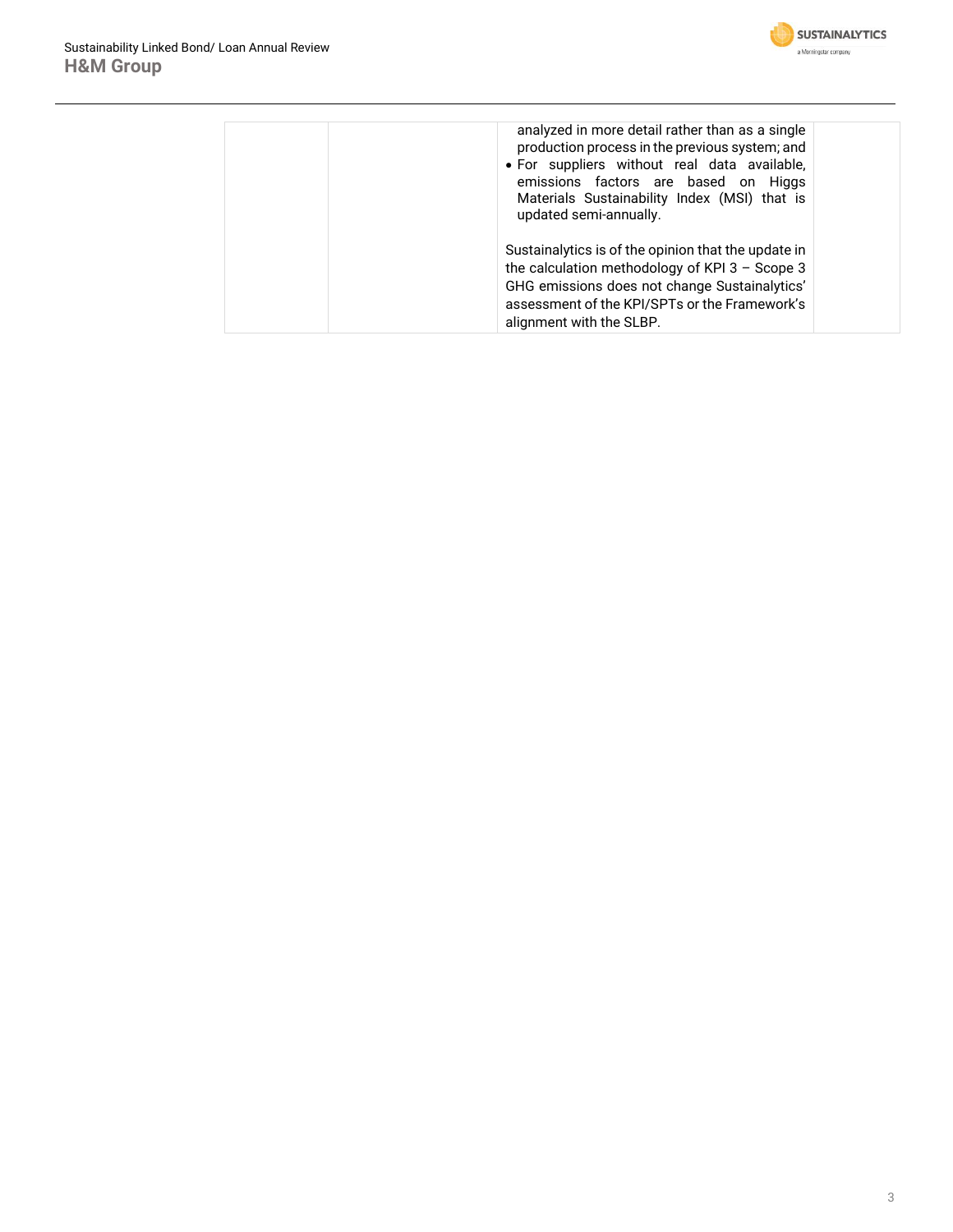

### **Disclaimer**

#### **Copyright ©2022 Sustainalytics. All rights reserved.**

The information, methodologies and opinions contained or reflected herein are proprietary of Sustainalytics and/or its third party suppliers (Third Party Data), and may be made available to third parties only in the form and format disclosed by Sustainalytics, or provided that appropriate citation and acknowledgement is ensured. They are provided for informational purposes only and (1) do not constitute an endorsement of any product or project; (2) do not constitute investment advice, financial advice or a prospectus; (3) cannot be interpreted as an offer or indication to buy or sell securities, to select a project or make any kind of business transactions; (4) do not represent an assessment of the issuer's economic performance, financial obligations nor of its creditworthiness; and/or (5) have not and cannot be incorporated into any offering disclosure.

These are based on information made available by the issuer and therefore are not warranted as to their merchantability, completeness, accuracy, up-to-dateness or fitness for a particular purpose. The information and data are provided "as is" and reflect Sustainalytics' opinion at the date of their elaboration and publication. Sustainalytics accepts no liability for damage arising from the use of the information, data or opinions contained herein, in any manner whatsoever, except where explicitly required by law. Any reference to third party names or Third Party Data is for appropriate acknowledgement of their ownership and does not constitute a sponsorship or endorsement by such owner. A list of our third-party data providers and their respective terms of use is available on our website. For more information, visit [http://www.sustainalytics.com/legal-disclaimers.](http://www.sustainalytics.com/legal-disclaimers)

The issuer is fully responsible for certifying and ensuring the compliance with its commitments, for their implementation and monitoring.

In case of discrepancies between the English language and translated versions, the English language version shall prevail.